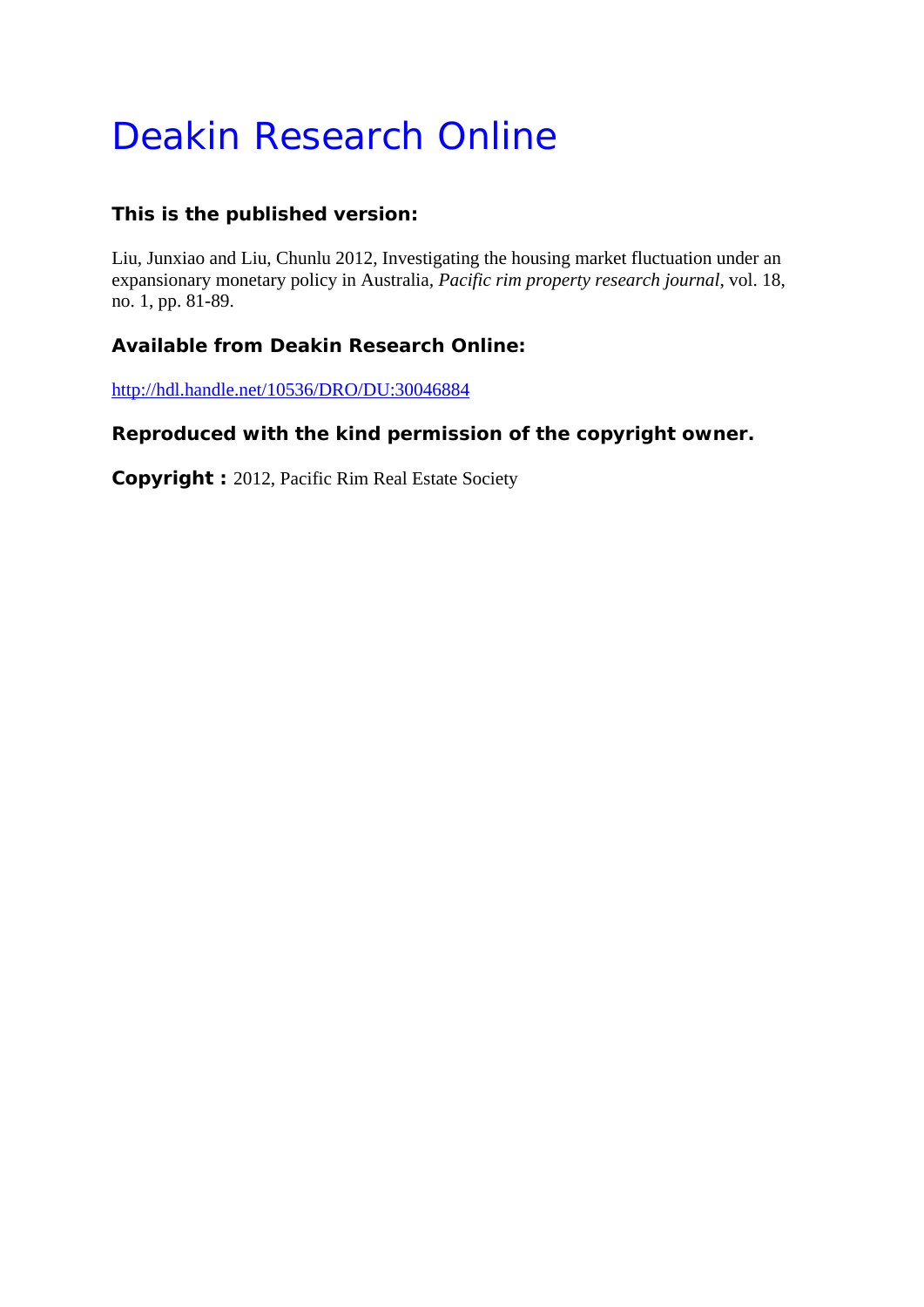# **INVESTIGATING THE HOUSING MARKET FLUCTUATION UNDER AN EXPANSIONARY MONETARY POLICY IN AUSTRALIA**

### **JUNXIAO LIU Deakin University**

# **CHUNLU LIU Deakin University**

# **ABSTRACT**

*This research empirically investigates the impact of monetary policy on the housing market in Australia from 1996 to 2009. Three primary variables associated with the housing sector and monetary policy, including interest rates, money supply and house prices, are estimated by a structural vector autoregression (VAR) model. Depending upon the analysis using the impulse response function, it can be identified that monetary policy significantly affects the housing market in Australia by the adjustments in interest rates and money supply. The empirical results from this study may be useful for policy makers to enact appropriate policies in relation to the infrastructure planning.*

**Keywords:** interest rates, money supply, housing market, structural VAR

# **INTRODUCTION**

Housing market has received great attention in many countries around the world. The studies on the housing sector have been presented in many academic papers, some of which emphasise the determinants while others focus on the market dynamics (Wilhelmsson, 2008). This paper initiates an investigation which analyses the political dynamics on Australia"s housing sector. The research findings will be useful for policy makers to establish the infrastructure planning regarding economy within a regional context.

After exploring the housing literature, house prices are considered to be a key variable in the housing market research. Quigley (1999) claimed that the demand for housing can be viewed as a function of the house prices, disposable incomes and a vector of exogenous variables, and housing supply is a function of the house prices, vacancy and new housing construction activities. In simple terms, house prices are the variable that includes the information in regard to both the supply side and demand side of the housing market. The study by Hui and Yue (2006) further argued that an appreciation or depreciation of house prices can significantly reflect the housing market fluctuations. Hence, it is reliable to conclude that house prices are an essential indicator of the housing sector.

The statistics issued by the Australian Bureau of Statistics (ABS) and the Reserve Bank of Australia (RBA) indicate that the Australian house prices have increased dramatically since 1996 in conjunction with an increase in money supply and a significant decrease in interest rates (ABS, 2009; RBA, 2009a; RBA, 2009b). It is widely known that the interest rates in financial market are highly related to the cash rates controlled by monetary policy, which is an essential tool that bridges government and economic sectors (e.g. construction, manufacturing and housing) (McTaggart *et al.*, 2003). In Australia, monetary policy is a process by which the RBA controls the interest rates through changing the money supply in accordance with the *Reserve Bank Act 195*9 (RBA, 2007a). Therefore, a rise in money supply and a corresponding decline in interest rates imply that that there was an expansionary monetary policy being implemented in Australia during the period of 1996-2009.

Although Australia has been experiencing the monetary expansion since the 1990s, the impact of monetary policy on the Australian housing sector received relatively little attention in comparison with that of the US and Europe. Hence, macroeconomic study of the relationship between the housing market and monetary policy in Australia is useful. The aim of this research is to estimate the nature of this interrelationship using the structural VAR (SVAR) model with the restrictions that are consistent with the framework of macroeconomic theory. This paper is structured by first establishing the context of this research, presenting the previous studies on the linkage between monetary policy and the housing sector. Secondly, the methodology as well as the data will be described respectively. Finally, the empirical results will be utilised to analyse the monetary effects in Australia.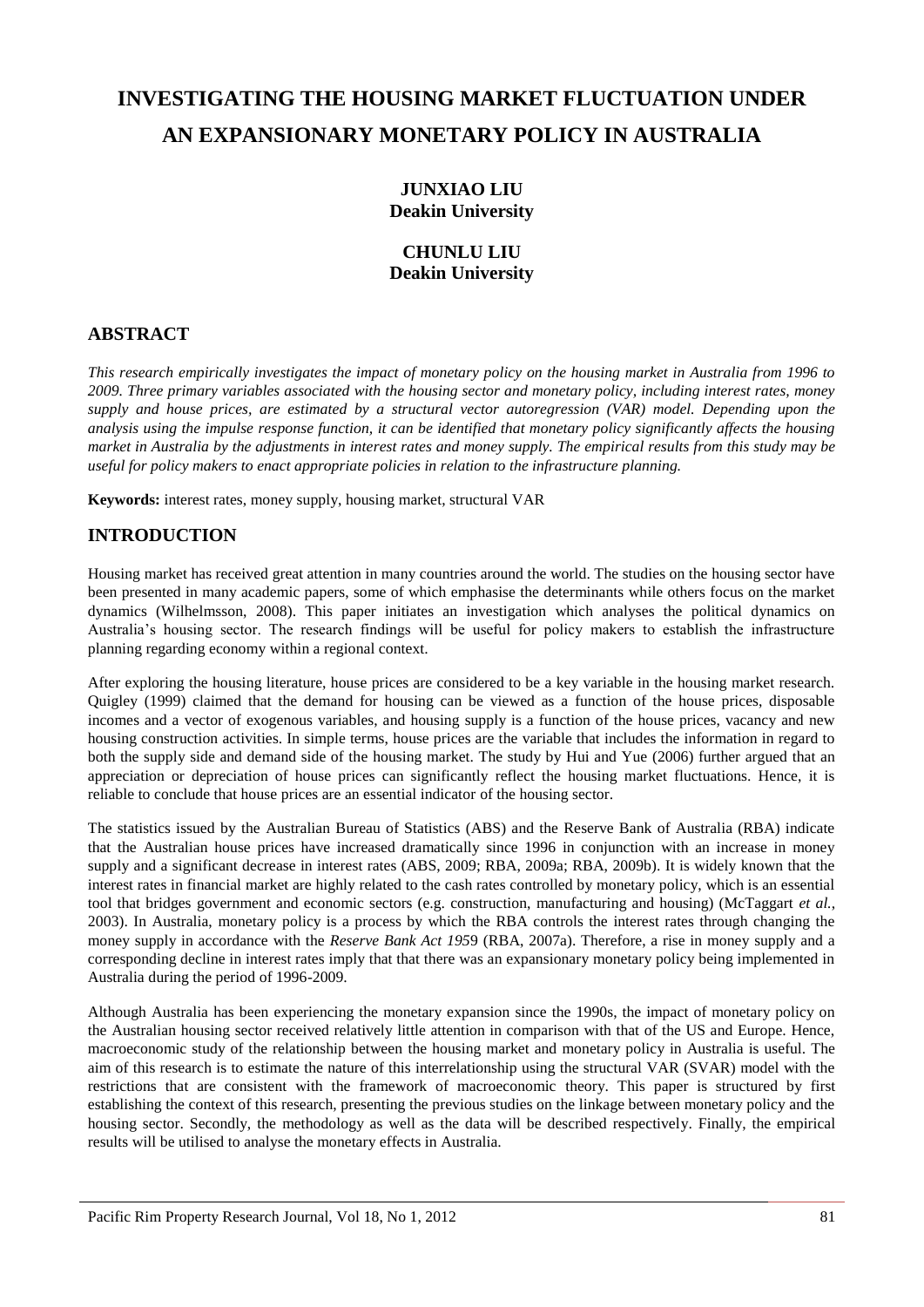### **LITERATURE REVIEW**

Monetary policy performs as an adjuster that assists in transferring governmental interventions to economic activities (RBA, 2007a). Theoretically, monetary policy is able to affect both the supply of and the demand for housing (Elbourne, 2008). The conventional macroeconomic theory justifies that house prices are correlated to the monetary contraction, during which the depreciation of house prices will be triggered by the increases in cash rates and the decreases in money supply. In contrast, influenced by the expansionary monetary policy, the inflation of house prices will be caused as a consequence of the decreases in interest rates and the increase in money supply.

The responsiveness of the housing sector to the shocks of monetary policy has been well considered since the 1990s. The early research relevant to the effects of monetary policy on the housing market is the empirical studies depending upon the reduced-form VAR, such as the research by Baffoe-Bonnie (1998), in which a simplified VAR model was constructed to interpret the dynamic impact of monetary policy on the national and regional housing markets in the US. The findings suggested that monetary policy had a significant effect on the mortgage rates, which in turn triggered immediate responses of the housing prices and the stock of houses sold in both the US national and regional housing markets (Baffoe-Bonnie, 1998).

Over the recent decades, more and more studies have identified the shocks of monetary policy using the SVAR or the vector error correction model (VECM) in order to avoid the model misspecification. For example, the study by Aoki et al. (2002) applied a SVAR to estimate the effect of monetary policy on house prices on a national level. The results indicated that house prices decreased by up to 0.8% after a 50 basis point shock of interest rates in the UK. Furthermore, the research commenced by Iacoviello (2002; 2005) and Giuliodori (2005) also discussed the relationship between monetary policy and the housing markets on the basis of the results yielded by the SVAR. Iacoviello"s (2002; 2005) identified that house prices would correspondingly decrease by 1.5% following a 50 basis point tightening of monetary policy. On the other hand, as shown by Giuliodori (2005), the GDP, consumption level and real house prices would fall up to 1.8% in response to a shock of monetary contraction.

Recently, a research theme has emerged to comprehensively clarify the relationships between the housing market and the transmission mechanisms of monetary policy within a national context. For instance, in 2008, an eight-variable SVAR model was established by Elbourne (2008) for the purpose of estimating house prices and a series of monetary transmission mechanisms, including commodity prices, interbank rates, retail sales, price level, narrow money supply, nominal market exchange rates and money demand. Empirical evidence showed that retail sales fell by 0.4% after receiving a positive shock of short-term interest rates while real house prices decreased by 0.75% in response to 12-15% drop in consumption triggered by a monetary contraction.

In addition, Iacoviello and Minetti (2008) contributed to the literature by uncovering the credit channel of monetary policies of four European countries (e.g. Germany, Finland, Norway and the UK). The empirical evidence put forward by Iacoviello and Minetti's (2008) VECM identified that a bank-lending channel existed in the European countries under study, and the shocks of 70 basis point interest rates resulted in an approximately 0.25% decline in the GDP and 0.7-1% drop in house prices.

Unlike the studies by Aoki et al. (2002), Elbourne (2008), Giuliodori (2005), Iacoviello (2002; 2005), Iacoviello and Minetti (2008), Lastrape (2002) estimated the relationship between monetary policy and house prices on a regional level rather than a national level. By applying a SVAR with the data on money supply and the aggregate prices of owneroccupied housing, the empirical results suggested that both the real housing prices and the housing sales across the metropolitan areas in the US were driven up within a short-run period in response to the positive shocks of money supply (Lastrape, 2002). Furthermore, the research undertaken by Vargas-Silva (2008) studied the impact of monetary policy shocks on the US housing markets on both the regional and national levels through the SVAR with the identification procedure suggested by Uhlig (2005). According to the results of the impulse response function, Vargas-Silva (2008, p. 977) identified that "*housing starts and residential investment response negatively to contractionary monetary policy shocks*".

In summary, this literature review has demonstrated that there is an interrelationship between monetary policy and the housing sector (*Aoki et al.,* 2002; Baffoe-Bonnie, 1998; Elbourne, 2008; Giuliodori, 2005; Iacoviello, 2002; 2005; Iacoviello and Minetti, 2008; Lastrape, 2002). In the existing literature, it is also noted that interest rates and money supply are two key instrumental variables of monetary policy, and the SVAR is an applicable and acceptable model for the estimation on the shocks of monetary policy. However, while there is extensive literature on the relationship between monetary policy and the US as well as the European housing markets, far less has been written about Australia, thus providing this paper with an opportunity for a further study.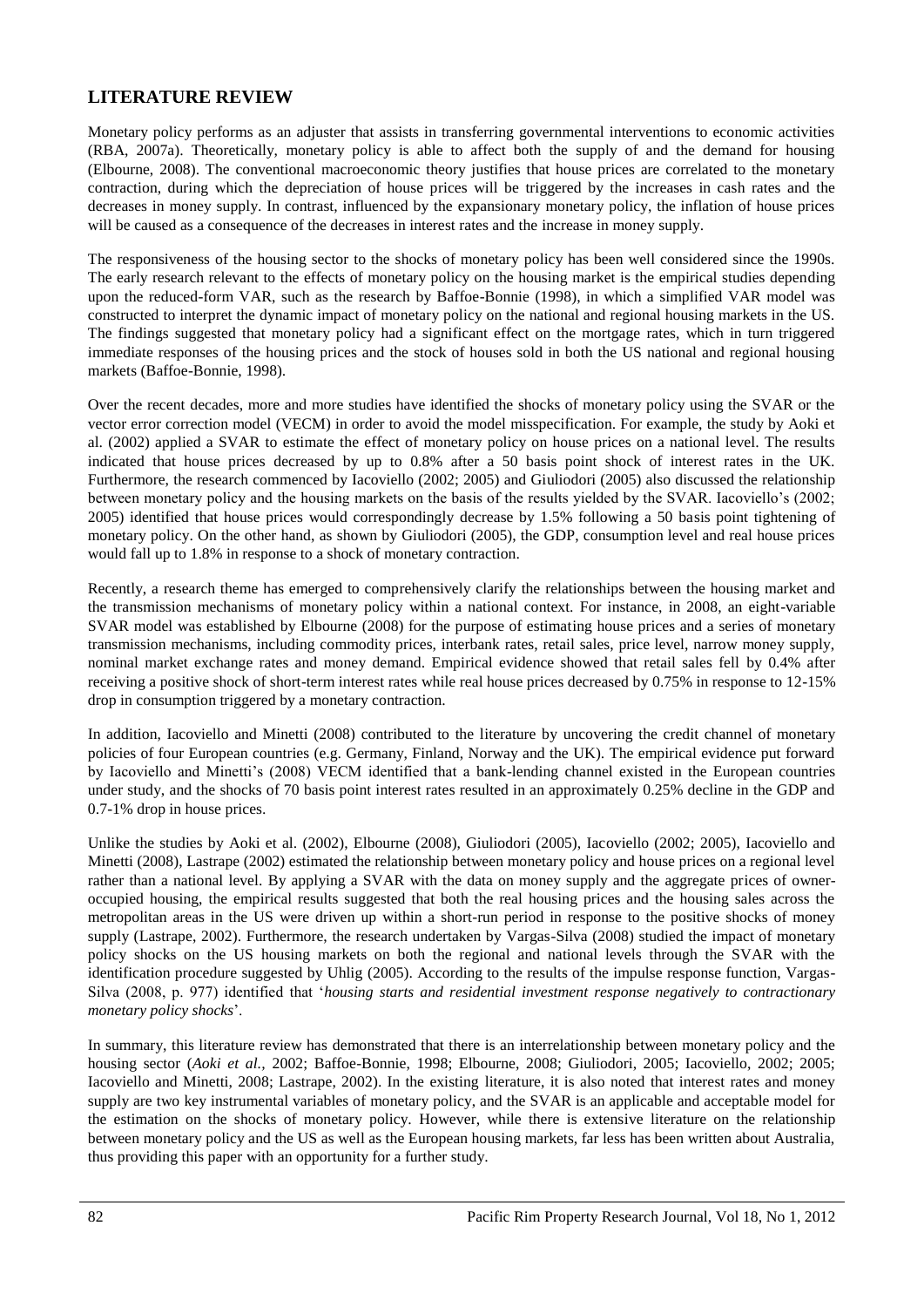#### **METHODOLOGY**

The vector autoregression model was proposed by Sims (1980) in the 1980s to replace the simultaneous model. The principals of the VAR do not comprise a priori endogenous or exogenous, zero restrictions and strict economic theory (Charemza & Deadman, 1997). The reduced-form VAR can be written as follows:

$$
Y_{t} = A_{1}Y_{t-1} + \cdots + A_{p}Y_{t-p} + \varepsilon, \quad t = 1, 2, 3, \cdots, T_{t}
$$
\n
$$
A(L)Y =_{t} \varepsilon_{t}
$$
\n(1)

where *Yt* represents a vector with k dimensions; *Ap* is the *p*-th k\*k matrix; *Yt-p* is the *p*-th lagged variable articulating to *Yt*; *εt* is a vector of reduced-form error and *A(L)* is a finite polynomial.

Despite the advantages of the VAR, it was still criticised as "atheoretical" due to its "incredible" identifying assumption (Cooley & Leroy, 1985). More importantly, the reduced-form VAR is not able to reflect the contemporaneous relationships among the variables. To solve these problems, the SVAR was proposed and developed.

There is a hypothesis that matrix *A* and matrix *B* are two invertible matrixes, and so let both sides of Eq. (2) multiply the matrix *A*. Then, a new equation is displayed as Eq. (3).

$$
AA(L)Y = A\varepsilon. \tag{3}
$$

If  $A\varepsilon_t = B\mu_t$  can be satisfied, the AB-model SVAR can be described as Eq. (4).

$$
AA(L)Y = Bu
$$
\n<sup>(4)</sup>

Here, *A* is a k<sup>\*</sup>k matrix with ones on the main diagonal;  $A(L)$  is a finite polynomial; *Yt* is a k-dimension vector; *B* is a symmetric matrix and *ut* is the vector of (orthogonalized) structural shocks. The SVAR models in this study are threevariable SVARs, which means that all of these models contain three variables (M1, INT, and HPI). As a result, the matrix *A*, vector *Yt* with the M1, INT and HPI, matrix *B* and the vector *ut* are indicated as follows.

| $A=\begin{bmatrix} 1 & -b_{12} & -b_{13} \ -b_{21} & 1 & -b_{23} \ -b_{31} & -b_{32} & 1 \end{bmatrix}$ | (5) |
|---------------------------------------------------------------------------------------------------------|-----|
| $Y_i = \begin{pmatrix} M1 \\ INT \\ HPI \end{pmatrix}$                                                  | (6) |
| $B = \begin{pmatrix} \gamma_{11} & 0 & 0 \\ 0 & \gamma_{22} & 0 \\ 0 & 0 & \gamma_{33} \end{pmatrix}$   | (7) |
| $u_i = \begin{pmatrix} u_{1i} \ u_{2i} \ u_{3i} \end{pmatrix}$                                          | (8) |

Pacific Rim Property Research Journal, Vol 18, No 1, 2012 83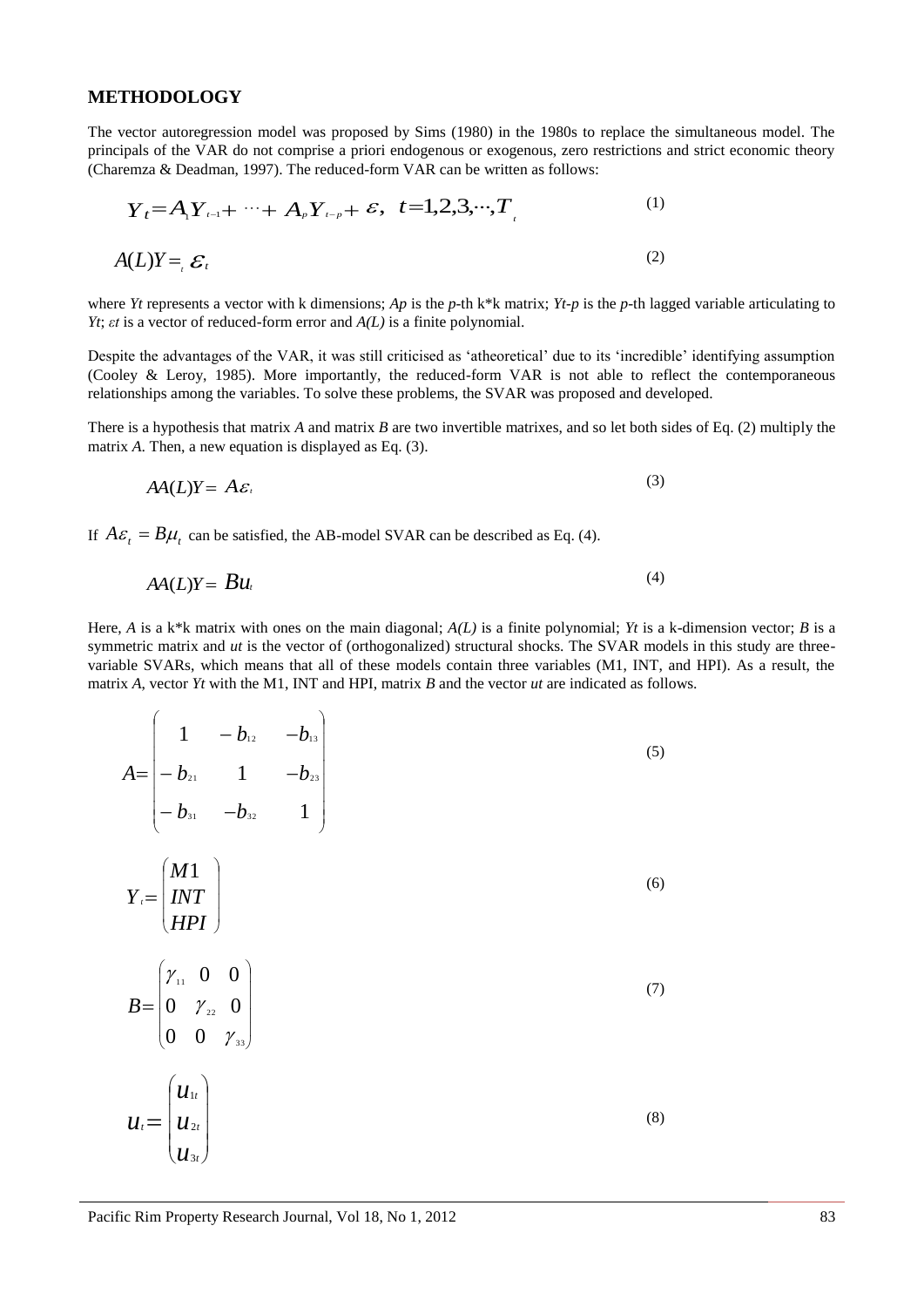To make the SVAR be just identified, restrictions must be imposed into the matrix *A* and the matrix *B*. Herein the shortrun restrictions will be set up so as to avoid any potentially serious misspecification. Because of the issue that the SVAR model in this study is the one with three variables, three  $[k^*(k-1)/2] = 3^*(3-1)/2 = 3$  contemporaneous restrictions will be installed into the matrix *A*. The restrictions are based on two hypotheses, namely that the changes in the money supply will not lead to a contemporaneous response of the interest rates, and that the increase or decrease in the house prices will not trigger contemporaneous movements in the money supply and the interest rates. Accordingly, the contemporaneous response of the INT to a shock of the M1 ( $b_{21}$ ), the contemporaneous response of the M1 to a shock of the HPI ( $b_{13}$ ) and the contemporaneous response of the INT to a shock of the HPI ( $b_{23}$ ) are treated as zero.

# **CHANGES IN THE HOUSING MARKET IN AUSTRALIA**

### **House Price Indexes, Money Supply and Interest Rates**

The house price indexes (HPI) of Australia's eight state capital cities, which are published by the ABS (2009), will be used in this study. Due to the primary interest of this research, the variables for measuring the shocks of monetary policy must be introduced. Therefore, the data on the interbank rates (INT) and money supply (M1) provided by the RBA (2009a; 2009b) will be employed as well.

The HPI issued by the ABS are based on the quarterly house prices for the established and newly erected dwellings, and each capital city"s HPI is based on 1989-90=100. The reference base of the published HPI changed in the 2003-04 financial year after the September quarter 2005 (ABS, 2005). To maintain consistency, the old reference base (1989-90) is used in this study. The method selected to convert the re-referenced data to the previous base is described as  $HPI_{89-90} = w \times HPI_{03-04}$ , where  $HPI_{89-90}$  represents the HPI on the base 1989-90 = 100,  $HPI_{03-04}$  denotes the HPI on the base 2003-04 = 100, and *w* is the converting factor and it is the index number for the year 2003-04 (on the base 1989-90 =100) divided by 100. This method has been introduced by Liu et al. (2009) regarding the independence analysis of the Australian house prices.

As discussed previously, house prices in Australia have soared since the 1990s. Figure 1 displays the movements in the HPI from the June quarter of 1996 (1996Q2) to the September quarter of 2009 (2009Q3) in the Australian sub-national markets. This figure indicates that the HPI increased dramatically in all state capital cities in Australia during the observed period. The average increasing rates of the HPI across the eight state capital cities between 1996Q2 and 2009Q3 were as much as 263%. In Darwin and Brisbane, the HPI even increased from 190.0 to 500.8 and 137.1 to 410.1 respectively. In addition, Figure 2 illustrates the changes in the Australian interbank rates and M1. It is noted that the money supply (M1) in Australia maintained a dramatic upward trend, increasing by 249.6 billion dollars from 84.7 billion dollars between 1996 and 2009. The interbank rates, conversely, fluctuated down from 7.51% to 3.0% during the period under study.

### **Figure 1: House prices indexes of eight state capital cities in Australia**



Source: ABS, 2009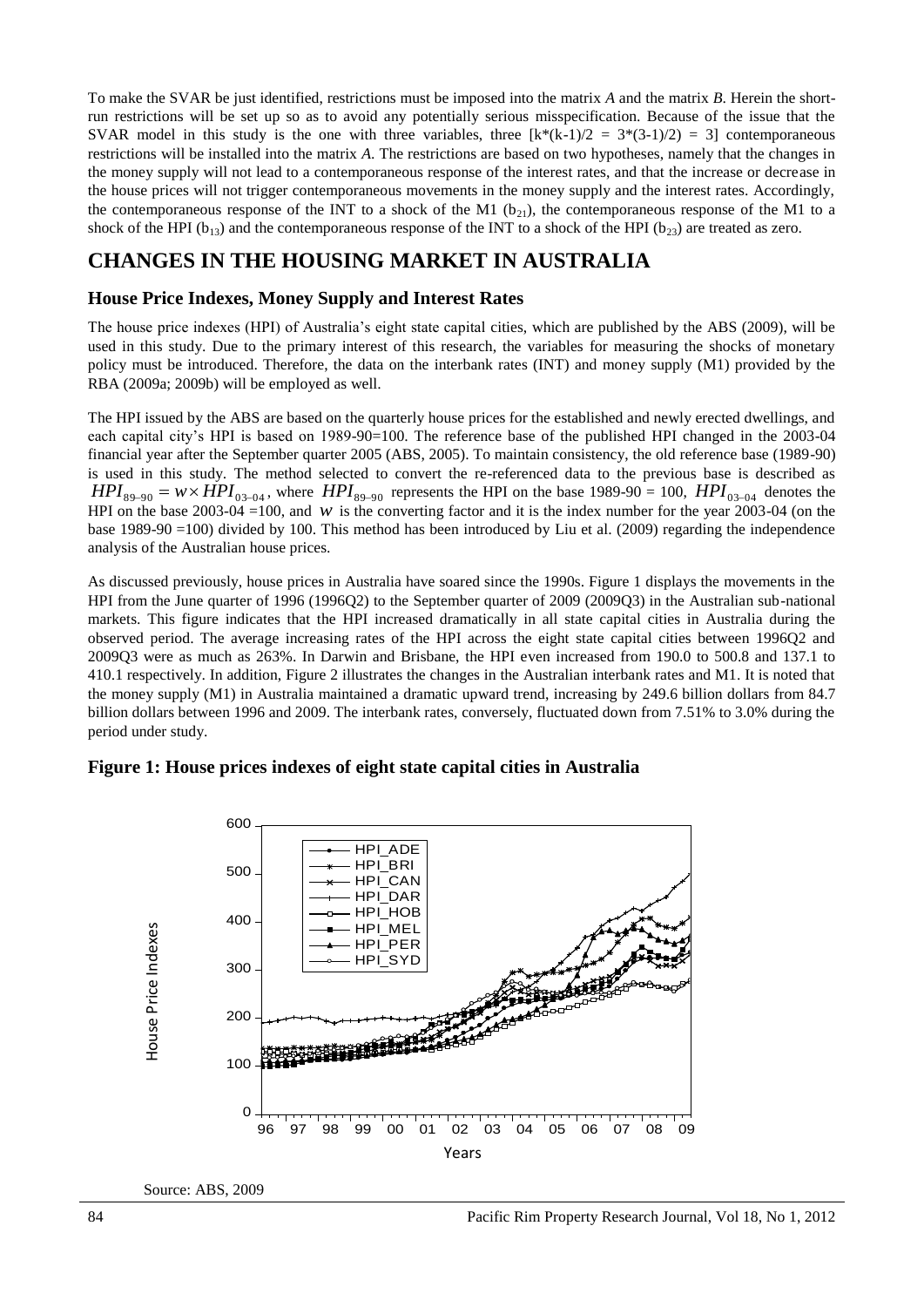### **Figure 2: Money supply and interbank rates in Australia**



Source: RBA 2009a; RBA 2009b

The decrease in the interbank rates and the rise in money supply demonstrate that an expansionary monetary policy was being implemented in Australia within the period of 1996-2009. As justified by the conventional macroeconomic theory, the expansionary monetary policy brings significant dynamics on the housing sector. In next section, the SVAR models with the unit root tests will be adopted to empirically identify the impact of monetary policy on the Australian house prices.

#### **Development of the SVAR Model**

The prerequisite of the VAR construction is that the data imported must be stationary. Otherwise, a spurious regression will occur (Granger & Newbold, 1974). Hence, testing the stationarity of the time-series data is the first procedure of the VAR analysis. Table 1 indicates the PP unit root test results of the M1, INT and HPI. The results indicate that these primary variables are not stationary at the level form but stationary after the first difference at the 1% and 5% significance levels. In summary, all data employed in this study are  $I(1)$ , denoting that the time series integrated at the first difference level.

One of the challenges other than the stationary test in the VAR is the optimal lag term selection. As suggested by the Akaike Information Criterion and the Schwarz Information Criterion, the reduced-form VAR models with one lagged term were first constructed. In order to set up the SVAR, the restrictions for the matrix *A* and *B* must be imposed. After formulating the SVAR models, the impulse response function (IRF) can be applied for analysis. The IRF is a function which provides a significant platform to trace the systematically dynamic effect of the shock of an endogenous variable to other endogenous variables in the VAR system.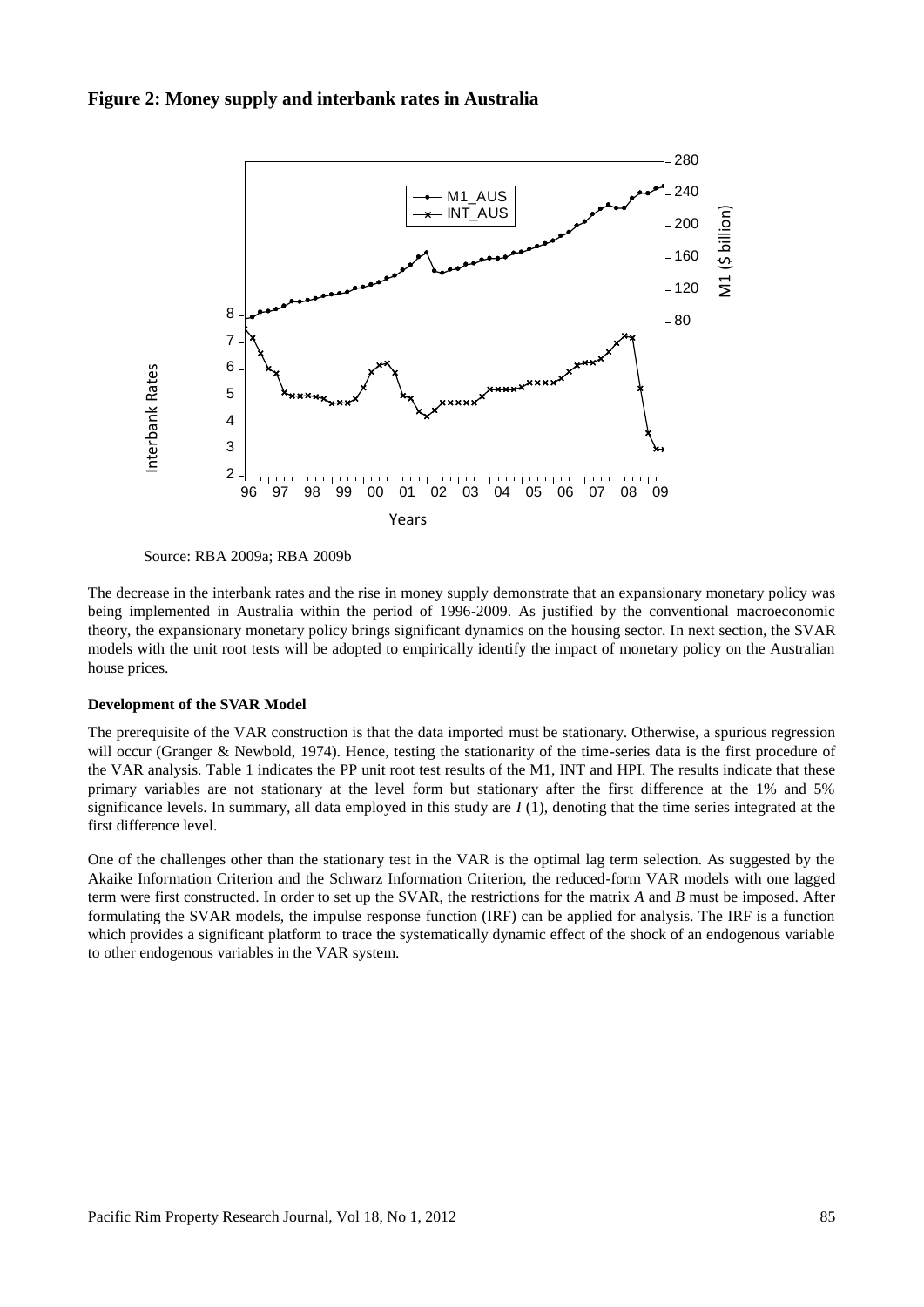| <b>Variables</b> | Level                        |      |                                           | <b>First Difference</b> |                                         | <b>Results</b>  |
|------------------|------------------------------|------|-------------------------------------------|-------------------------|-----------------------------------------|-----------------|
|                  | Model<br>specification       |      | PP Test<br><b>Statistics</b>              | Model<br>specification  | PP Test<br><b>Statistics</b>            |                 |
|                  | (lags)                       |      | $(5\%, 1\% \text{ sig.})$<br>level)       | $(\text{lags})$         | (5%, 1% sig.<br>level)                  |                 |
| ln(INT)          | Trend<br>$&$ Intercept $(2)$ |      | $-1.85$ $(-4.14, -$ None $(2)$<br>3.50)   |                         | $-3.48$ $(-2.61, -1)$<br>1.95)          | $(1)$ ***       |
| ln(M1)           | Trend<br>Intercept $(2)$     | $\&$ | $-2.74$ $(-4.14, -$ None $(2)$<br>3.50)   |                         | $-4.60$ ( $-2.61$ , $-$<br>1.95)        | 1<br>$(1)$ ***  |
| $ln(HPI \_ADE)$  | Trend<br>Intercept $(2)$     | $\&$ | $-2.23$ $(-4.14, -$ None $(2)$<br>3.50)   |                         | $-2.17$ $(-2.61, -1(1)$ **<br>1.95)     |                 |
| $ln(HPI_BRI)$    | Trend<br>Intercept $(2)$     | $\&$ | $-2.07$ $(-4.14, -$ None $(2)$<br>3.50)   |                         | $-2.46$ ( $-2.61$ , $-1(1)$ **<br>1.95) |                 |
| $ln(HPI_CAN)$    | Trend<br>Intercept $(2)$     | $\&$ | $-2.01$ $(-4.14, -$ None $(2)$<br>3.50)   |                         | $-2.57$ ( $-2.61$ , $-1(1)$ **<br>1.95) |                 |
| $ln(HPI_DAR)$    | Trend<br>Intercept $(2)$     | $\&$ | $-1.22$ $(-4.14, -$ None $(2)$<br>3.50)   |                         | $-3.05$ $(-2.61, -1)$<br>1.95)          | $(1)$ ***       |
| $ln(HPI_HOB)$    | Trend<br>Intercept $(2)$     | $\&$ | $-2.68$ $(-4.14, -$ None $(2)$<br>3.50)   |                         | $-3.71$ $(-2.61, -$<br>1.95)            | L<br>$(1)$ ***  |
| $ln(HPI_MEL)$    | Trend<br>Intercept $(2)$     | $\&$ | $-1.86$ $(-4.14, -$ None $(2)$<br>3.50)   |                         | $-4.12$ $(-2.61, -$<br>1.95)            | 1<br>$(1)$ ***  |
| $ln(HPI_{PR})$   | Trend<br>Intercept $(2)$     | &    | $-1.84$ ( $-4.14$ , $-$ None (2)<br>3.50) |                         | $-2.11(-2.61, -$<br>1.95)               | $I(1)$ **       |
| $ln(HPI_SYD)$    | Trend<br>Intercept $(2)$     | $\&$ | $-0.71$ $(-4.14, -$ None $(2)$<br>3.50)   |                         | $-3.21$ $(-2.61, -$<br>1.95)            | -1<br>$(1)$ *** |

### **Table 1: PP unit root tests of the variables for 1996Q2 – 2009Q3**

**Note:** PP Tests, which are the unit root test similar to the ADF Tests, contain three kinds of model specification: only intercept, trend and intercept, and no trend and no intercept. \*\* and \*\*\* denote the 95% and 99% significance level.

### **Impact of Monetary Policy on the Housing Market in Australia**

This research further examines the impact of the expansionary monetary policy on the HPIs in Australia between 1996Q2 and 2009Q3 using the developed SVAR model. The accumulated responses of the house prices in eight state capital cities to the shocks of the interbank rates and money supply are shown in Figure 3. In all of the graphs, a shock of house price itself would lead to positive increases in the future house prices, implying that the changes in the current house prices do affect residents' expectations in the short-run period. Moreover, the responses of house prices to the shocks of money supply and interbank rates individually exhibit a similar trend of change. Summarily, a shock of money supply (M1) has a positive effect on house prices while the interbank rates negatively affect the housing sector in the Australian sub-national housing markets. These results comply with the conventional economic theory discussed in the literature review.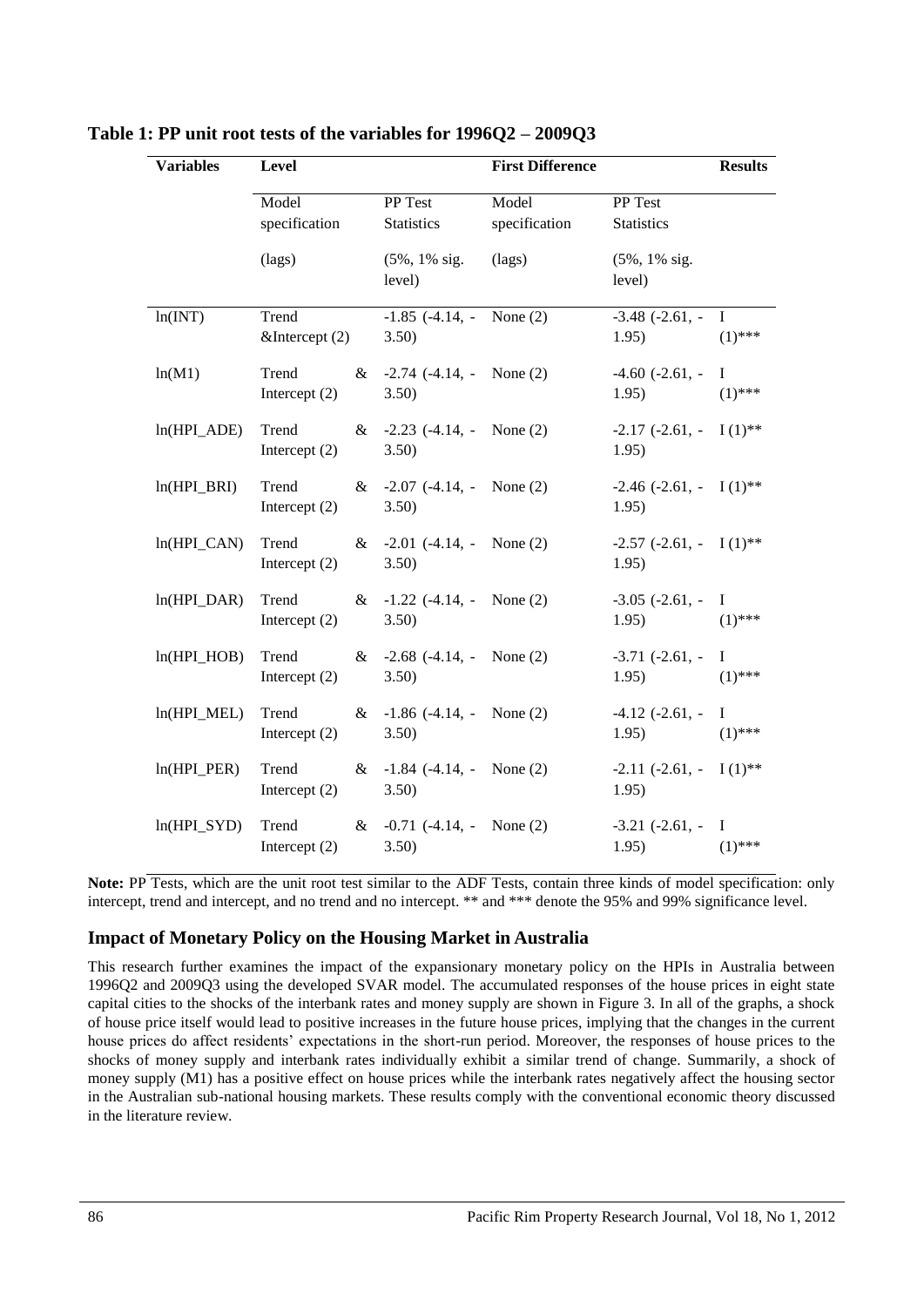### **Figure 3: Accumulated responses of the HPI to the INT and M1**



The results of the IRF suggest that the responses of house prices in Brisbane, Adelaide, Perth and Canberra are more sensitive to the shock of money supply. The maximum responsive values of these four cities achieve 1.36%, 0.90%, 0.87% and 0.80% in eight quarters. However, Hobart and Darwin"s responses are less evident, in which a positive shock of money supply results in 0.4% positive changes in the HPI in ten quarters. In the case of other two cities, the increasing trends of the HPI are driven up by 0.50% on average in five quarters in response of a shock of M1. Regarding the effects of interest rates, the impulse of the interbank rates triggers dramatic negative impacts on house prices in eight capital cities. The responses of the HPI to a shock of the INT are more apparent in Sydney where the HPI shows -3.45% of movements in eight quarters. Adelaide, Brisbane, Canberra and Perth are in the lower tier where the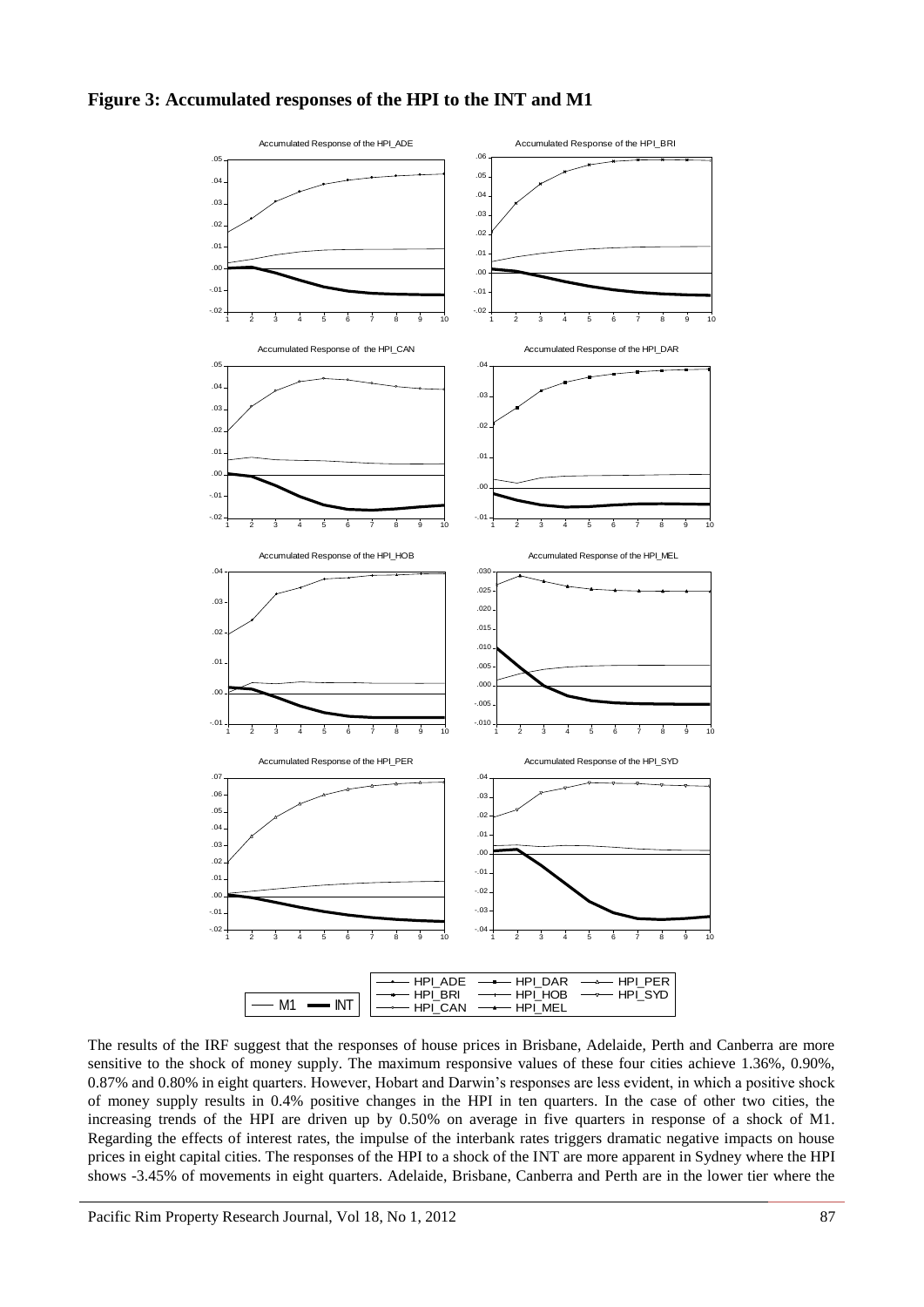maximum values of the responses of the HPI to a shock of the INT respectively achieve -1.17%, -1.16%, -1.64% and - 1.49% in eight quarters. However, in Melbourne, Darwin and Hobart, the maximum values of the responses of the HPI to the impulse of the INT are much smaller, approximately 0.63% in six quarters.

In summary, under an expansionary monetary policy between 1996 and 2009, the house prices across the Australian metropolitan areas had been significantly driven up by the decrease in interest rates and the increase in money supply. The possible reason is that the expansionary monetary policy allowed the residents to enter the mortgage market for housing easily and then the demand for housing was stimulated. Moreover, the increases in house prices should be a signal with regard to a decrease in the housing affordability (Hui & Yue, 2006). Therefore, the changes in monetary policy may be a significant political issue that influences the housing affordability.

# **CONCLUSIONS**

This study empirically examined the impact of the expansionary monetary policy on the housing sector in Australia between 1996 and 2009 using the SVAR models. According to the structural decomposition of the impulse response function, it was identified that the decreases in the interbank rates and the increases in money supply had produced dramatic responses of house prices in the Australian eight capital cities. These findings comply with the justification of the conventional macroeconomic theory. Specifically, the results indicated that: (1) the values of the response of the HPI to a shock of M1 are evident in Brisbane (1.36%), Adelaide (0.90%) Perth (0.87%) and Canberra (0.80%) but less apparent in Darwin (0.43%) and Hobart (0.39%); (2) the responses of house prices to a shock of the interbank rates are sensitive in Sydney, Adelaide, Brisbane, Canberra and Perth, in which the maximum values of the house price responses ranged from 1.16% to 3.45%. However, in Melbourne, Darwin and Hobart, the responses of house prices are less evident, approximately 0.63%. The empirical evidence of this study suggests that the housing markets across the metropolitan areas in Australia are sensitive to the changes in monetary policy. Thus, the perspective in regard to housing development should be included in the decision process of monetary policy in Australia.

### **REFERENCES**

- ABS 2005, *House price indexes: Eight capital cities – Explanatory notes*, available at: http://www.abs.gov.au/AUSSTATS/abs@.nsf/Lookup/6416.0Explanatory%20Notes1Sep%202005?OpenDocu ment (accessed 28 April 2010).
- ABS 2009, *House price indexes: Eight capital cities*, available at: [http://www.abs.gov.au/ausstats/meisubs.nsf/0/827C228A8F600419CA25760700192B82\\$File/641603.xls](http://www.abs.gov.au/ausstats/meisubs.nsf/0/827C228A8F600419CA25760700192B82$File/641603.xls) (accessed 28 April 2010).
- Aoki, K, Proudman, J and Vleghe, G 2002, "House as collateral: has the link between house price and consumption in the U.K.?", *Federal Reserve Bank of New York Economic Policy Review*, 8 (1), 163-177.
- Baffoe-Bonnie, J. 1998, "The dynamic impact of macroeconomic aggregates on housing prices and stock houses: A national and regional analysis", *Journal of Real Estate Finance and Economics*, 17 (2), 179-197.
- Charemza, WW and Deadman, DF 1997, *New directions in econometric practice*, Edward Elgar, Cheltenham, UK, Lyme, US.
- Cooley, TF and Leroy, S.T 1985, "Atheoretical macroeconometrics: A critique", *Journal of Monetary Economics*, 16 (3), 283-308.
- Elbourne, A 2008, "The UK housing market and the monetary policy transmission mechanism: An SVAR approach", *Journal of Housing Economics*, 17 (1), 65-87.
- Giuliodori, M 2005, 'The role of house prices in the monetary transmission mechanism across European countries', *Scottish Journal of Political Economy*, 52 (4), 519-543.
- Granger, CWJ and Newbold, P 1974, "Spurious regression in econometrics", *Journal of Econometrics*, 2 (2), 111-120.
- Hui, ECM and Yue, S 2006, "Housing price bubbles in Hong Kong, Beijing and Shanghai: A comparative study", *Journal of Real Estate Finance and Economics*, 33 (4), 299-327.
- Iacoviello, M 2002, *House prices and business cycles in Europe: a VAR analysis*, Boston College Working Paper 540.